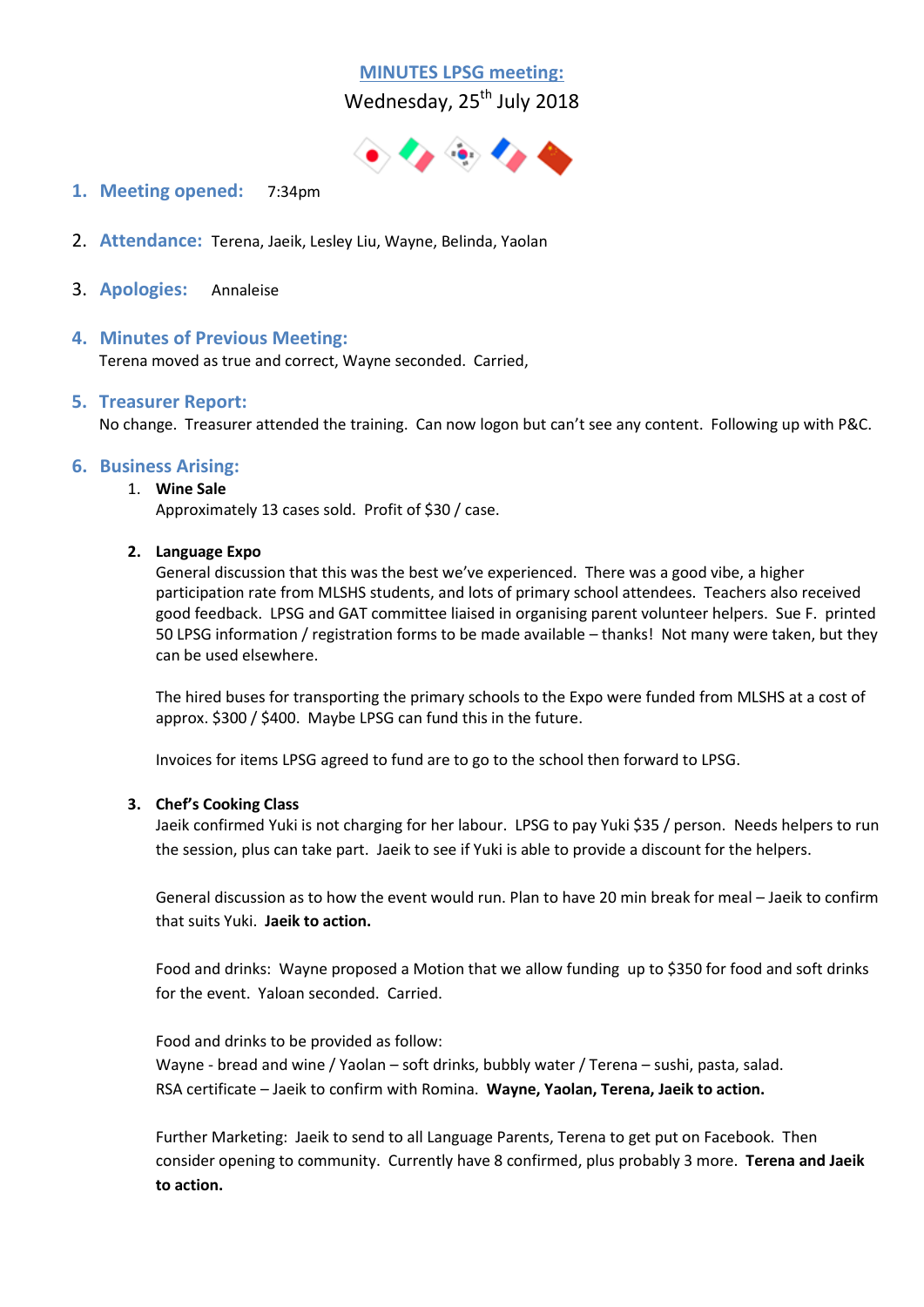Thankyou flowers to be presented to Yuki on the night. Belinda proposed a Motion that allow funding of a maximum of \$40 be spend on flowers for Yuki. Wayne seconded. Carried. Yaolan to organise. **Yaolan to action**

#### **7. New Business:**

John Pryor has contacted LPSG and asked how he could help with raising the profile of the group and to get greater support. Jaeik could send an email to all Language parents to encourage participation. We could ask John if we can have access to the P&C Language email list. We could send out an invitation now then at the beginning of the year. **Jaeik and Terena to action.**

Need to prepare a good introduction for the first meeting of the year, to sell the group and what it does, so we can retain any new parents. Discuss at last meeting of the year.

## 8. **Teaching Report:**

There is a Chinese Writing and a Speaking Competition coming up. Three year 9 Chinese students are returning from an immersion camp in Shanghai. Several students have been nominated for the Australian Chinese Friendship Award. Having a Japanese assistant helping with the Middle School classes 4 times a week is a great help, as is the Japanese assistant for upper school.

Korean classes for some local primary schools are starting next week – every Monday after school. These have been very successful in the past.

Italian Assistant has arrived. Her name Giulia Mazzotti. She is staying with the Sun and Lee families during her stay. Thank you to the Sun family and Lee family for hosting. Giulia assists in Italian classes.

Italian Exchange student arrived late Term 2 Thank you to the Flannery family for hosting Davide. Davide will be here until week 6 of term 3

Dante Alighieri Speech Competition year 7-11 21 October 2.30pm

WAATI Italian exams  $6-15^{th}$  August Year 10, 11 and 12 students

Year 11 and 12 French students are sitting the Alliance Française High School exams August 1st.

## 9. Next Meeting: Wednesday, 22<sup>nd</sup> August @ 7:30pm

#### **10.Meeting Closed:** 8:27pm